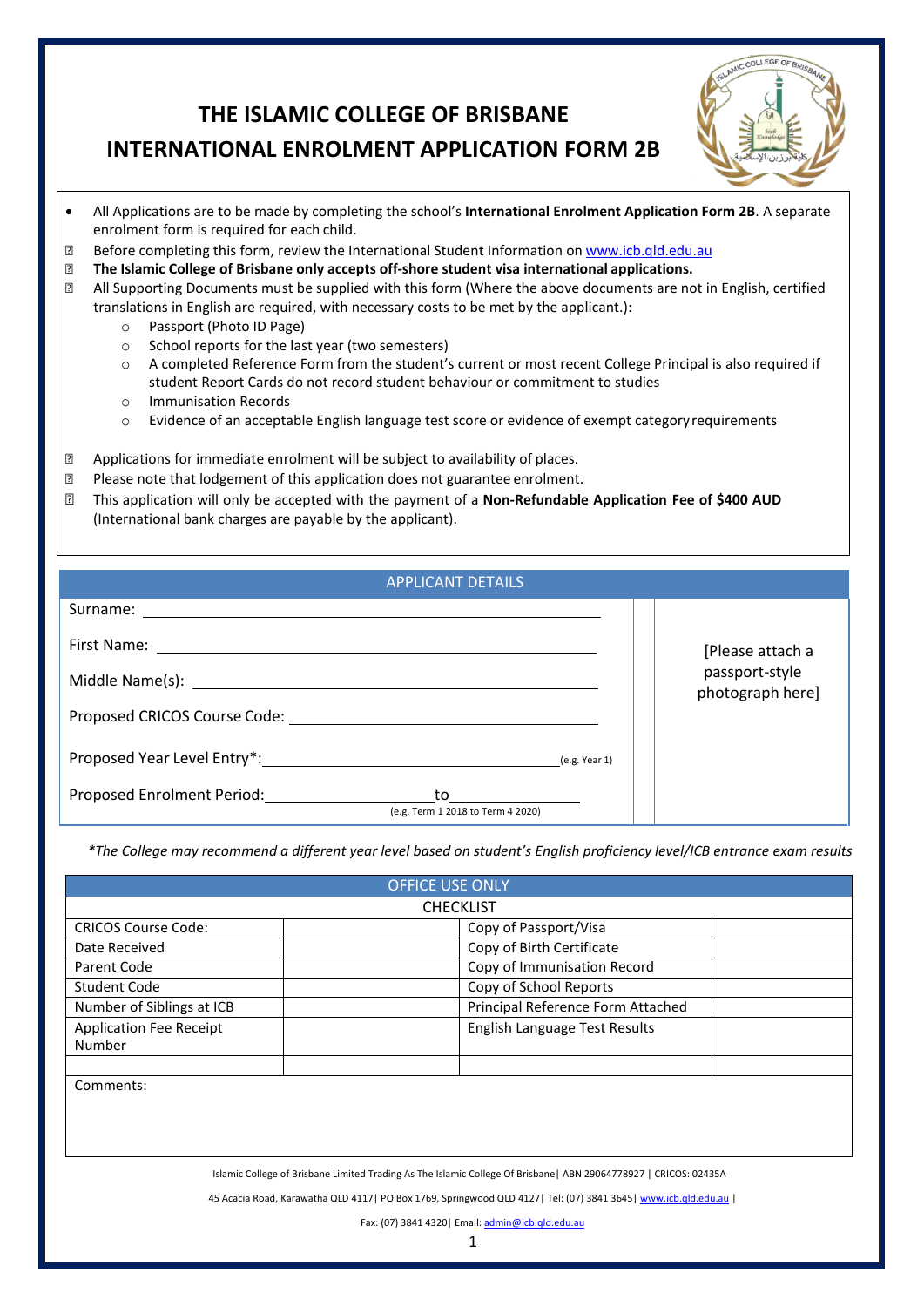# **ICB ENROLMENT AGREEMENT FORM**

To enrol your child at Islamic College of Brisbane you must complete this enrolment form in English. If you need an explanation on any of the questions, or help in completing this application, please ask for assistance from the school enrolment officer. Should you choose to submit an incomplete form; the processing of your application will not be completed and will not be given priority. The information you provide will be used by the School to enrol your child, assist the School to communicate with you, and to care for your child while atschool.

The information you provide will be used to process your child's application for enrolment. It will only be used or disclosed for the following purposes:

- General student administration relating to the education and welfare of the student.
- Communication with students, parents, or caregivers.
- To ensure the health, safety and welfare of students, staff, and visitors to the school.
- State and National Reporting purposes.
- For any other purpose required by Law.

The information will be stored securely. You may access or update any personal information by contacting the School. If you have any concerns about the way your personal information has been collected, used, or disclosed, you should contact the School. The health-related information is being collected for the primary purpose of ensuring the health and safety of all students, staff, and visitors to the school. It may be used and disclosed to medical practitioners, health workers, government departments, and/or other schools for this primary purpose, or for other related purposes.

Islamic College of Brisbane will consider enrolment applications from students wishing to apply for a Student Visa, subject to compliance with minimum requirements and conditions set by the school, and with legislative requirements of the State of Queensland and the Commonwealth of Australia, including any requirements to undertake extra tuition to learn English to meet the English language proficiency standard needed to enter mainstream classes. Applications for enrolment must be made on this form. This must be correctly completed, and must be accompanied by the following documents to support the application:

- 
- a) Copies of Student Report Cards from the previous year of study, including a copy of the latest Student Report;<br>b) A completed Reference Form from the student's current or most recent College Principal is also required i b) A completed Reference Form from the student's current or most recent College Principal is also required if student Report Cards do not record student behaviour or commitment to studies;
- c) Written evidence of proficiency in English as a second language
- d) Photocopy or scanned copy of passport page with name, photo identification, passport number and expirydate
- e) Enrolment Application Fee

Where the above documents are not in English, certified translations in English are required, with necessary costs to be met by the applicant. An application for enrolment can only be processed when all of the above are received by the Enrolments Officer. The College may require relevant testing of the applicant to assess the application. Minimum academic and English language requirements are as follows:

#### Academic Requirements

Students must provide evidence of satisfactory academic performance appropriate to entry to the Year Level requested on the Application for Enrolment:

#### For Prep - 6:

• Evidence of application to college work and age-appropriate achievement in literacy and numeracy areas of the curriculum For Year 7-10 students:

• A pass level or "C" grade or above equivalent for the majority of core subjects

For Year 11-12

• A pass level or "C" grade or above equivalent for the majority of core subjects

#### English Language Proficiency Requirements

- 1. *Islamic College of Brisbane* requires evidence of sufficient proficiency in English to successfully meet the curriculum demands of the enrolled course. This is a requirement under the 2007 National Code of Practice, Section D Standard2.
- 2. If applicable, the College can assess evidence of English language proficiency presented by a student at the time of application.

Alternatively, *Islamic College of Brisbane* accepts results from the following test instruments:

- If the student has been attending an English-speaking school for at least a year and can demonstrate their ability to read, write and speak English & can provide a statement from their current school confirming their EnglishProficiency.
- Prep to grade 6: ICB primary entrance exam at their current school
- Grade  $7 10$ : ICB secondary entrance exam at their current school

| <b>ENGLISH TEST</b> | <b>IELTS</b> | <b>CAMBRIDGE ENGLISH</b> |
|---------------------|--------------|--------------------------|
| Year 10             | -4.5         | 147                      |
| Year 11             |              | 154                      |
| Year 12             | כ.כ          | 162                      |

3. Students should note that if their language proficiency is below that outlined above, they may be required to undertake an intensive English language course before beginning mainstream studies.

4. Students wishing to enter the College below year 10 level are assessed individually based on the contents of their report cards and personal references, and may also be required to undertake a language proficiency test set by the school.

Islamic College of Brisbane Limited Trading As The Islamic College Of Brisbane| ABN 29064778927 | CRICOS: 02435A

45 Acacia Road, Karawatha QLD 4117 | PO Box 1769, Springwood QLD 4127 | Tel: (07) 3841 3645 [| www.icb.qld.edu.au](http://www.icb.qld.edu.au/) |

Fax: (07) 3841 4320| Email[: admin@icb.qld.edu.au](mailto:admin@icb.qld.edu.au)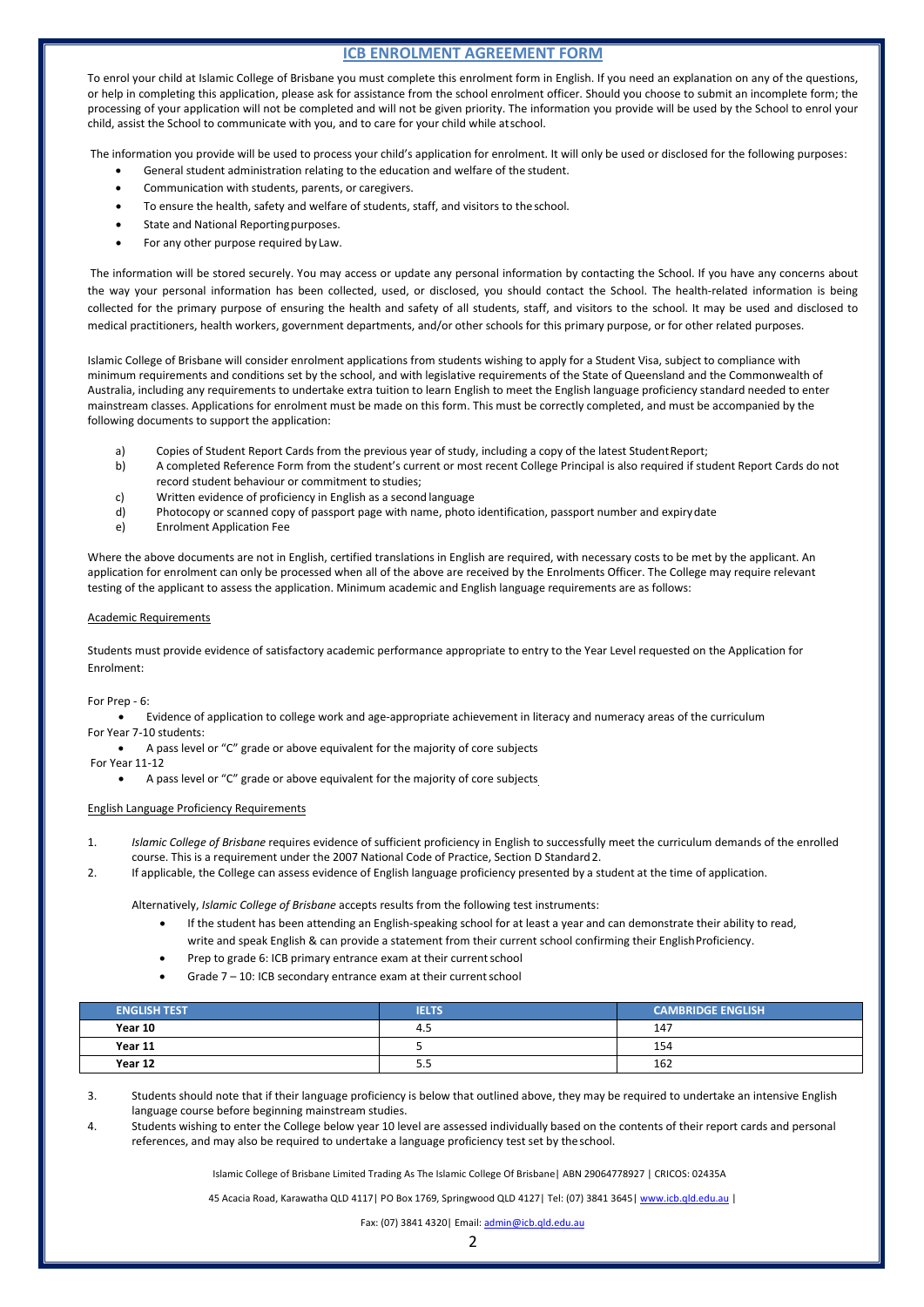## **STUDENT'S DETAILS**

| Gender:<br>Female / Male<br>Student's Residential Address (Home Country):<br>Country: | Preferred Name:<br>Religion:<br>Nationality:<br>Province/State: |                                                                                                                                    |
|---------------------------------------------------------------------------------------|-----------------------------------------------------------------|------------------------------------------------------------------------------------------------------------------------------------|
|                                                                                       |                                                                 |                                                                                                                                    |
|                                                                                       |                                                                 |                                                                                                                                    |
|                                                                                       |                                                                 |                                                                                                                                    |
|                                                                                       |                                                                 |                                                                                                                                    |
|                                                                                       |                                                                 |                                                                                                                                    |
|                                                                                       |                                                                 |                                                                                                                                    |
|                                                                                       |                                                                 |                                                                                                                                    |
| Post Code:<br>Home Phone:                                                             |                                                                 |                                                                                                                                    |
| $\square$ Yes<br>$\Box$ No                                                            | If yes, please provide documentation                            |                                                                                                                                    |
| Language(s) other than English spoken at home?                                        |                                                                 |                                                                                                                                    |
| □                                                                                     | $\perp$                                                         | П                                                                                                                                  |
| Father only                                                                           | Mother only                                                     | Other:                                                                                                                             |
|                                                                                       |                                                                 |                                                                                                                                    |
|                                                                                       | Term 1 □ Term 2 □ Term 3 □ Full Year                            |                                                                                                                                    |
| Has the student studied English at school: $\square$ Yes $\square$ No                 |                                                                 |                                                                                                                                    |
|                                                                                       |                                                                 | Terms Completed:<br>If yes, please indicate number of years/months the student studies English. Years: ___________Months: ________ |

*Please read our English Proficiency & Academic Requirements on page 2 of the application form*

## **EMERGENCY CONTACTS**

In case we cannot contact you, the parent or guardian, in the event of an emergency, please provide contact details of at least two other emergency contacts. An emergency contact is required for someone in your home country and a contact in Australia will need to be provided once you arrive in Australia. Please ensure that you have discussed this with the people you have listed below and have their permission to be emergency contacts for your child.

| <b>EMERGENCY CONTACT'S NAME</b> | <b>RELATIONSHIP</b><br><b>TO STUDENT</b> | <b>HOME</b><br><b>TELEPHONE NUMBER</b> | <b>MOBILE</b><br><b>TELEPHONE NUMBER</b> |
|---------------------------------|------------------------------------------|----------------------------------------|------------------------------------------|
|                                 |                                          |                                        |                                          |
|                                 |                                          |                                        |                                          |

Islamic College of Brisbane Limited Trading As The Islamic College Of Brisbane| ABN 29064778927 | CRICOS: 02435A

45 Acacia Road, Karawatha QLD 4117| PO Box 1769, Springwood QLD 4127| Tel: (07) 3841 3645[| www.icb.qld.edu.au](http://www.icb.qld.edu.au/) |

Fax: (07) 3841 4320 | Email[: admin@icb.qld.edu.au](mailto:admin@icb.qld.edu.au)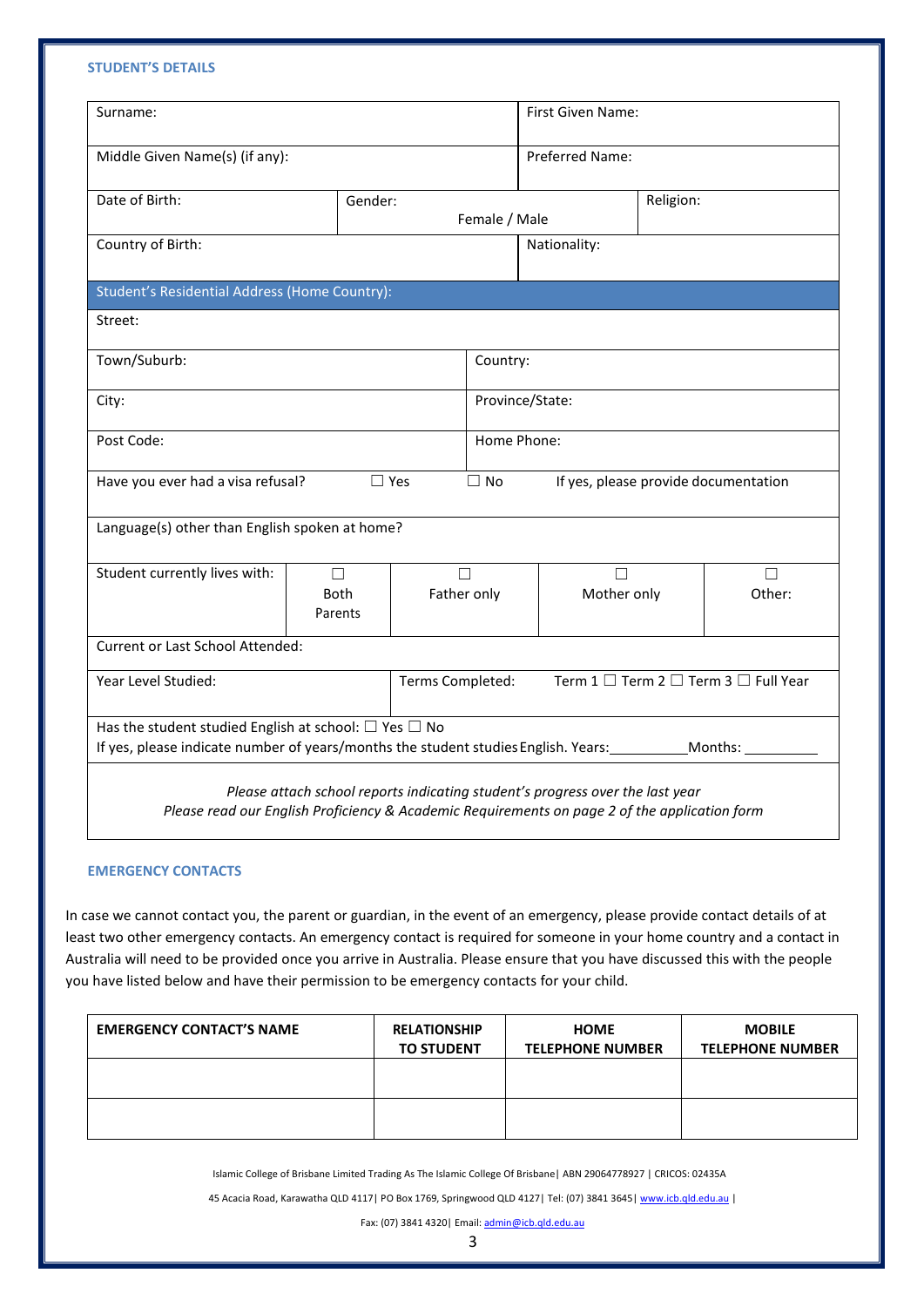| <b>Given Names:</b>                                                                                                                                                                                                                                                                                                                                                                                                                             |                        |                                                              |                            |
|-------------------------------------------------------------------------------------------------------------------------------------------------------------------------------------------------------------------------------------------------------------------------------------------------------------------------------------------------------------------------------------------------------------------------------------------------|------------------------|--------------------------------------------------------------|----------------------------|
| Address (if same as applicant, write "As Above"):                                                                                                                                                                                                                                                                                                                                                                                               |                        |                                                              |                            |
| Suburb:                                                                                                                                                                                                                                                                                                                                                                                                                                         |                        | State:                                                       | Postcode:                  |
| <b>Home Telephone Number:</b><br><b>Work Telephone Number:</b>                                                                                                                                                                                                                                                                                                                                                                                  |                        |                                                              |                            |
| <b>Mobile Telephone Number:</b>                                                                                                                                                                                                                                                                                                                                                                                                                 | <b>E-mail Address:</b> |                                                              |                            |
| <b>Country of Birth:</b>                                                                                                                                                                                                                                                                                                                                                                                                                        |                        | Occupation                                                   |                            |
| <b>Employer Address:</b>                                                                                                                                                                                                                                                                                                                                                                                                                        |                        |                                                              |                            |
| Language(s) other than English spoken at home (if any):                                                                                                                                                                                                                                                                                                                                                                                         |                        |                                                              |                            |
| Highest level of school education completed:                                                                                                                                                                                                                                                                                                                                                                                                    |                        | Highest level of post-school qualification completed:        |                            |
| <b>Primary School:</b><br>Yes / No                                                                                                                                                                                                                                                                                                                                                                                                              |                        | Please leave blank if not applicable.                        | Qualified<br>Qualification |
| Secondary School: Yes / No                                                                                                                                                                                                                                                                                                                                                                                                                      |                        |                                                              | in Australia Overseas      |
| If yes, which level did you complete:                                                                                                                                                                                                                                                                                                                                                                                                           |                        |                                                              |                            |
|                                                                                                                                                                                                                                                                                                                                                                                                                                                 |                        |                                                              |                            |
|                                                                                                                                                                                                                                                                                                                                                                                                                                                 |                        |                                                              |                            |
| Year 9 or equivalent or below                                                                                                                                                                                                                                                                                                                                                                                                                   |                        |                                                              |                            |
| What is the Occupation Group? Please refer to Page 5 for the occupation group and enter the number here:                                                                                                                                                                                                                                                                                                                                        |                        |                                                              |                            |
| <b>MOTHER'S / FEMALE GUARDIAN'S DETAILS</b><br>Surname:                                                                                                                                                                                                                                                                                                                                                                                         |                        |                                                              |                            |
|                                                                                                                                                                                                                                                                                                                                                                                                                                                 |                        |                                                              |                            |
|                                                                                                                                                                                                                                                                                                                                                                                                                                                 |                        |                                                              |                            |
|                                                                                                                                                                                                                                                                                                                                                                                                                                                 |                        |                                                              |                            |
| <b>Given Names:</b><br>Address (if same as applicant, write "As Above"):                                                                                                                                                                                                                                                                                                                                                                        |                        |                                                              |                            |
|                                                                                                                                                                                                                                                                                                                                                                                                                                                 |                        | State:                                                       | Postcode:                  |
|                                                                                                                                                                                                                                                                                                                                                                                                                                                 |                        | <b>Work Telephone Number:</b>                                |                            |
|                                                                                                                                                                                                                                                                                                                                                                                                                                                 |                        | <b>E-mail Address:</b>                                       |                            |
|                                                                                                                                                                                                                                                                                                                                                                                                                                                 |                        | Occupation                                                   |                            |
|                                                                                                                                                                                                                                                                                                                                                                                                                                                 |                        |                                                              |                            |
|                                                                                                                                                                                                                                                                                                                                                                                                                                                 |                        | Australian Permanent Resident: Yes / No If yes, visa number: |                            |
|                                                                                                                                                                                                                                                                                                                                                                                                                                                 |                        | Highest level of post-school qualification completed:        |                            |
|                                                                                                                                                                                                                                                                                                                                                                                                                                                 |                        | Please leave blank if not applicable.                        |                            |
| Yes / No                                                                                                                                                                                                                                                                                                                                                                                                                                        |                        |                                                              | Qualification<br>Qualified |
| Yes /No                                                                                                                                                                                                                                                                                                                                                                                                                                         |                        |                                                              |                            |
| If yes, which level did you complete:                                                                                                                                                                                                                                                                                                                                                                                                           |                        |                                                              |                            |
|                                                                                                                                                                                                                                                                                                                                                                                                                                                 |                        |                                                              |                            |
|                                                                                                                                                                                                                                                                                                                                                                                                                                                 |                        |                                                              |                            |
| Year 9 or equivalent or below                                                                                                                                                                                                                                                                                                                                                                                                                   |                        |                                                              |                            |
| Suburb:<br><b>Home Telephone Number:</b><br><b>Mobile Telephone Number:</b><br><b>Country of Birth</b><br><b>Employer Address:</b><br>Language(s) other than English spoken at home (if any):<br>Australian Citizen: Yes / No<br>Highest level of school education completed:<br><b>Primary School:</b><br><b>Secondary School:</b><br>What is the Occupation Group? Please refer to Page 5 for the occupation group and enter the number here: |                        |                                                              | in Australia Overseas      |
|                                                                                                                                                                                                                                                                                                                                                                                                                                                 |                        |                                                              |                            |
|                                                                                                                                                                                                                                                                                                                                                                                                                                                 |                        |                                                              |                            |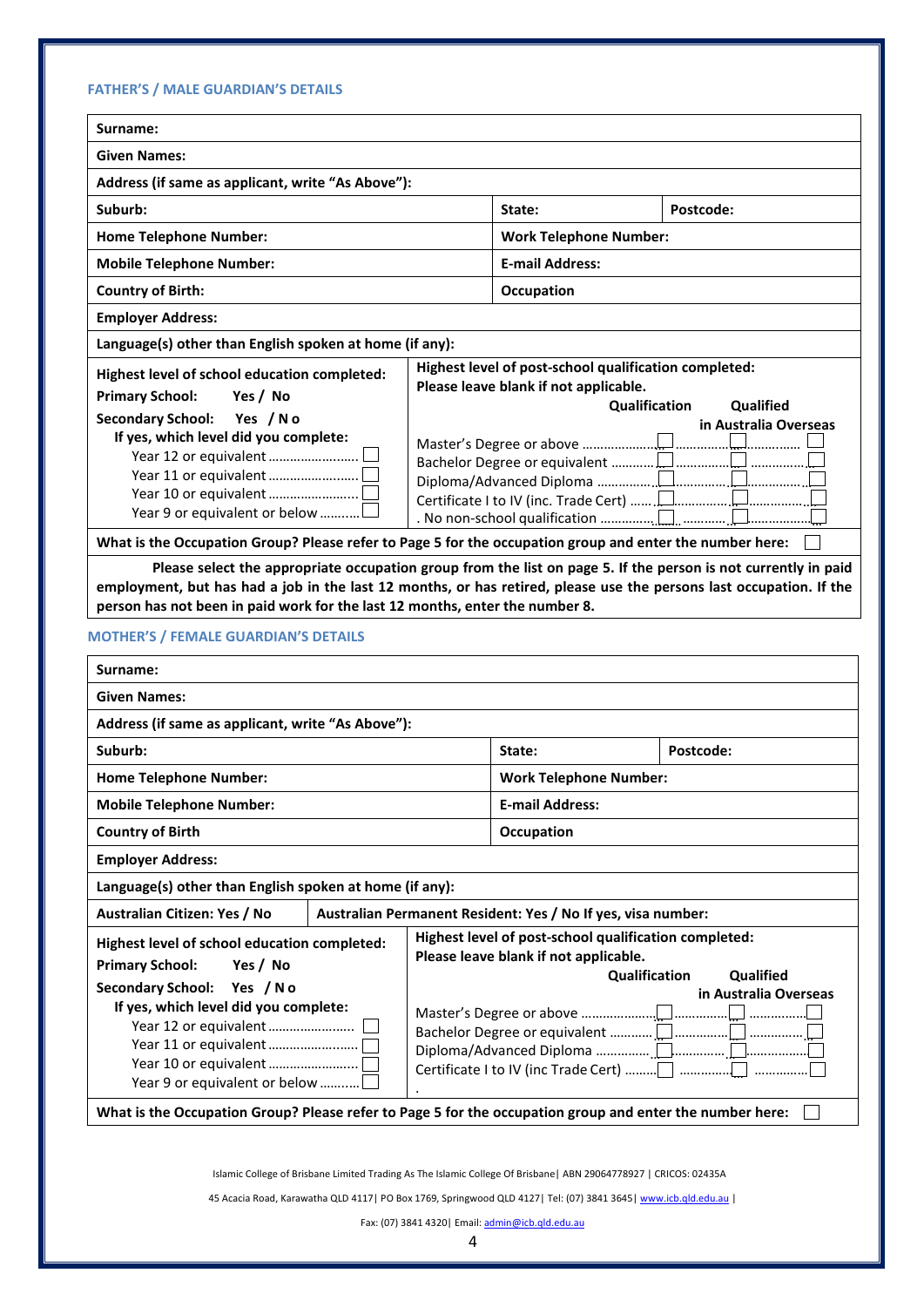# **LIST OF OCCUPATION GROUPS**

| <b>GROUP 1</b>                                                                                                                                                                                                                   | <b>GROUP 2</b>                                                                                                                                                                                                                                   | <b>GROUP 3</b>                                                                                                                                                                                                                                                                                                                                    | <b>GROUP 4</b>                                                                                                                                                                                                                                                |
|----------------------------------------------------------------------------------------------------------------------------------------------------------------------------------------------------------------------------------|--------------------------------------------------------------------------------------------------------------------------------------------------------------------------------------------------------------------------------------------------|---------------------------------------------------------------------------------------------------------------------------------------------------------------------------------------------------------------------------------------------------------------------------------------------------------------------------------------------------|---------------------------------------------------------------------------------------------------------------------------------------------------------------------------------------------------------------------------------------------------------------|
| Senior management in large<br>business organisation, government<br>administration & defence, and<br>qualified professionals                                                                                                      | Other business managers,<br>arts/media/sportspersons and associate<br>professionals                                                                                                                                                              | Tradesmen/women, clerks and<br>skilled office, sales and service staff                                                                                                                                                                                                                                                                            | Machine operators, hospitality<br>staff, assistants, labourers and<br>related workers                                                                                                                                                                         |
| Senior executive/manager/<br>department head in industry,<br>commerce, media or other large<br>organisation                                                                                                                      | Owner/manager of farm, construction,<br>import/export, wholesale, manufacturing,<br>transport, real estate business.                                                                                                                             | Tradesmen/women generally have<br>completed a 4 year Trade<br>Certificate, usually by<br>apprenticeship. All<br>tradesmen/women are included in<br>this group.                                                                                                                                                                                    | Drivers, mobile plant,<br>production/processing<br>machinery and other machinery<br>operators                                                                                                                                                                 |
| Public service manager (section<br>head or above), regional director,<br>health/education/police/ fire<br>services administrator                                                                                                 | Specialist manager<br>[finance/engineering/production/<br>personnel/industrial relations/<br>sales/marketing]                                                                                                                                    | Clerks [bookkeeper, bank/PO clerk,<br>statistical/actuarial clerk,<br>accounting/claims/audit clerk,<br>payroll clerk,<br>recording/registry/filing clerk,<br>betting clerk, stores/ inventory clerk,<br>purchasing/order clerk,<br>freight/transport/shipping clerk,<br>bond clerk, customs agent, customer<br>services clerk, admissions clerk] | <b>Hospitality staff</b> [hotel service<br>supervisor, receptionist, waiter,<br>bar attendant, kitchen hand,<br>porter, housekeeper]                                                                                                                          |
| Other administrator [school<br>principal, faculty head/dean,<br>library/museum/gallery director,<br>research facility director]                                                                                                  | Financial services manager [bank branch<br>manager, finance/investment/insurance<br>broker, credit/loans officer]                                                                                                                                | Skilled office, sales and service staff                                                                                                                                                                                                                                                                                                           | Office assistants, sales assistants<br>and other assistants                                                                                                                                                                                                   |
| Defence Forces Commissioned<br>Officer                                                                                                                                                                                           | Retail sales/services manager [shop, petrol<br>station, restaurant, club, hotel/motel,<br>cinema, theatre, agency]                                                                                                                               | Office [secretary, personal assistant,<br>desktop publishing operator,<br>switchboard operator]                                                                                                                                                                                                                                                   | <b>Office</b> [typist, word<br>processing/data entry/business<br>machine operator, receptionist,<br>office assistant]                                                                                                                                         |
| Professionals generally have degree<br>or higher qualifications and<br>experience in applying this<br>knowledge to design, develop or<br>operate complex systems; identify,<br>treat and advise on problems; and<br>teach others | Arts/media/sports [musician, actor, dancer,<br>painter, potter, sculptor, journalist, author,<br>media presenter, photographer, designer,<br>illustrator, proof reader, sportsman/woman,<br>coach, trainer, sports official]                     | Sales [company sales representative,<br>auctioneer, insurance agent/<br>assessor/loss adjuster, market<br>researcher]                                                                                                                                                                                                                             | Sales [sales assistant, motor<br>vehicle/caravan/parts<br>salesperson, checkout operator,<br>cashier, bus/train conductor,<br>ticket seller, service station<br>attendant, car rental desk staff,<br>street vendor, telemarketer, shelf<br>stackerl           |
| Health, Education, Law, Social<br>Welfare, Engineering, Science,<br>Computing professional.                                                                                                                                      | Associate professionals generally have<br>diploma/technical qualifications and support<br>managers and professionals                                                                                                                             | Service [aged/disabled/refuge/child<br>care worker, nanny, meter reader,<br>parking inspector, postal worker,<br>courier, travel agent, tour guide,<br>flight attendant, fitness instructor,<br>casino dealer/supervisor]                                                                                                                         | Assistant/aide [trades' assistant,<br>school/teacher's aide, dental<br>assistant, veterinary nurse,<br>nursing assistant,<br>museum/gallery attendant,<br>usher, home helper, salon<br>assistant, animal attendant]                                           |
| <b>Business</b> [management consultant,<br>business analyst, accountant,<br>auditor, policy analyst, actuary,<br>value]                                                                                                          | Health, Education, Law, Social Welfare,<br><b>Engineering, Science, Computing</b><br>technician/associate professional.                                                                                                                          |                                                                                                                                                                                                                                                                                                                                                   | Labourers and related workers                                                                                                                                                                                                                                 |
| Air/sea transport [aircraft/ships<br>captain/officer/pilot, flight officer,<br>flying instructor, air traffic<br>controller]                                                                                                     | <b>Business/administration</b><br>[recruitment/employment/industrial<br>relations/training officer,<br>marketing/advertising specialist, market<br>research analyst, technical sales<br>representative, retail buyer, office/project<br>manager] |                                                                                                                                                                                                                                                                                                                                                   | Defence Forces ranks below<br>senior NCO not included in other<br>groups                                                                                                                                                                                      |
|                                                                                                                                                                                                                                  | Defence Forces senior Non-Commissioned<br>Officer.                                                                                                                                                                                               |                                                                                                                                                                                                                                                                                                                                                   | Agriculture, horticulture,<br>forestry, fishing, mining worker<br>[farm overseer, shearer,<br>wool/hide classer, farmhand,<br>horse trainer, nurseryman,<br>greenkeeper, gardener, tree<br>surgeon, forestry/logging worker,<br>miner, seafarer/fishing hand] |
|                                                                                                                                                                                                                                  |                                                                                                                                                                                                                                                  |                                                                                                                                                                                                                                                                                                                                                   | Other worker [labourer, factory<br>hand, storeman, guard, cleaner,<br>caretaker, laundry worker, trolley<br>collector, car park attendant,<br>crossing supervisor]                                                                                            |

Islamic College of Brisbane Limited Trading As The Islamic College Of Brisbane| ABN 29064778927 | CRICOS: 02435A

45 Acacia Road, Karawatha QLD 4117| PO Box 1769, Springwood QLD 4127| Tel: (07) 3841 3645[| www.icb.qld.edu.au](http://www.icb.qld.edu.au/) |

Fax: (07) 3841 4320| Email[: admin@icb.qld.edu.au](mailto:admin@icb.qld.edu.au)

5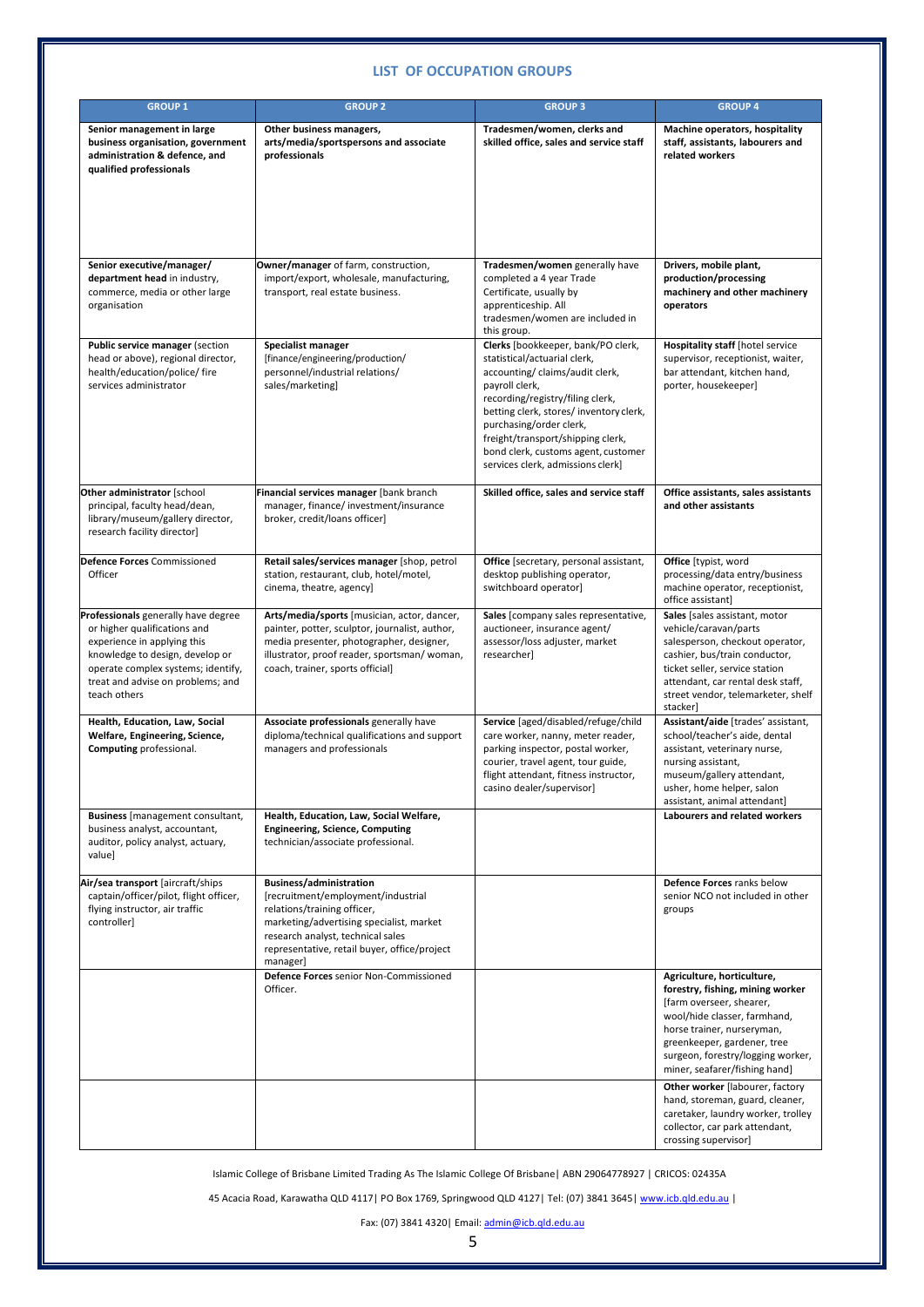## **STUDENT WITH SPECIAL NEEDS**

PLEASE NOTE: Islamic College of Brisbane does not have the facilities to cater for students with special needs.

| <b>STUDENT MEDICAL REPORT</b>                                                                                                                                                                                                                                                                                                                                                                                                                                                                                                                                                                                                 |                                                                                                                   |                                                                            |                      |                                                                      |  |                                       |                               |
|-------------------------------------------------------------------------------------------------------------------------------------------------------------------------------------------------------------------------------------------------------------------------------------------------------------------------------------------------------------------------------------------------------------------------------------------------------------------------------------------------------------------------------------------------------------------------------------------------------------------------------|-------------------------------------------------------------------------------------------------------------------|----------------------------------------------------------------------------|----------------------|----------------------------------------------------------------------|--|---------------------------------------|-------------------------------|
|                                                                                                                                                                                                                                                                                                                                                                                                                                                                                                                                                                                                                               | Medicare Number/Private Health:                                                                                   |                                                                            |                      | Position on Medicare Card:                                           |  |                                       |                               |
| <b>Medicare Expiry Date</b>                                                                                                                                                                                                                                                                                                                                                                                                                                                                                                                                                                                                   |                                                                                                                   |                                                                            |                      |                                                                      |  |                                       |                               |
| Doctor's Name                                                                                                                                                                                                                                                                                                                                                                                                                                                                                                                                                                                                                 |                                                                                                                   |                                                                            |                      | Telephone Number:                                                    |  |                                       |                               |
| Doctor's Address:                                                                                                                                                                                                                                                                                                                                                                                                                                                                                                                                                                                                             |                                                                                                                   |                                                                            |                      |                                                                      |  |                                       |                               |
| Does your child have or suffer from any of the following conditions? Please circle the applicable answer.                                                                                                                                                                                                                                                                                                                                                                                                                                                                                                                     |                                                                                                                   |                                                                            |                      |                                                                      |  |                                       |                               |
| Heart/Vascular Disease:<br>Yes / No                                                                                                                                                                                                                                                                                                                                                                                                                                                                                                                                                                                           |                                                                                                                   | Rheumatic fever<br>Tuberculosis<br><b>Diabetes</b><br>Yes / No<br>Yes / No |                      | Yes / No                                                             |  |                                       | Visual Impairment<br>Yes / No |
| Musculoskeletal Problems<br>Yes / No                                                                                                                                                                                                                                                                                                                                                                                                                                                                                                                                                                                          | Hepatitis<br>Asthma<br>Yes / No<br>Yes / No                                                                       |                                                                            | Epilepsy<br>Yes / No |                                                                      |  | <b>Hearing Impairment</b><br>Yes / No |                               |
| <b>Travel Sickness</b><br>Yes / No                                                                                                                                                                                                                                                                                                                                                                                                                                                                                                                                                                                            | <b>Bed Wetting</b><br>Yes / No                                                                                    | Anaphylaxis                                                                | Yes / No             | If yes, please provide school with an ASCIA Plan for<br>Anaphylaxis. |  |                                       |                               |
| Allergies:<br>Please specify.                                                                                                                                                                                                                                                                                                                                                                                                                                                                                                                                                                                                 |                                                                                                                   |                                                                            |                      |                                                                      |  |                                       |                               |
| Other:<br>Please specify.                                                                                                                                                                                                                                                                                                                                                                                                                                                                                                                                                                                                     |                                                                                                                   |                                                                            |                      |                                                                      |  |                                       |                               |
| If your child suffers from any of the above, or requires the administration of medication during school hours, please provide a                                                                                                                                                                                                                                                                                                                                                                                                                                                                                               |                                                                                                                   |                                                                            |                      |                                                                      |  |                                       |                               |
| health care plan which has been developed in consultation with your child's doctor once you have arrived in Australia.                                                                                                                                                                                                                                                                                                                                                                                                                                                                                                        |                                                                                                                   |                                                                            |                      |                                                                      |  |                                       |                               |
| school and contribute to ensuring the safety of your child, other students, and staff.<br>To the best of your knowledge, is there anything in your child's history or circumstances (including medical history) which might<br>pose a risk of any type to him / her, other students, or staff at this school?<br>If yes, please provide a brief description of your child's medical or other history which might pose a risk of any type to him / her, other<br>students, or staff at this school:<br>Please provide names and contact details of professionals or other relevant bodies that have knowledge of these issues: |                                                                                                                   |                                                                            |                      | Yes<br>No                                                            |  |                                       |                               |
| Does your child have any history of violent behaviour?                                                                                                                                                                                                                                                                                                                                                                                                                                                                                                                                                                        |                                                                                                                   |                                                                            | Yes<br>No            |                                                                      |  |                                       |                               |
|                                                                                                                                                                                                                                                                                                                                                                                                                                                                                                                                                                                                                               |                                                                                                                   |                                                                            |                      |                                                                      |  |                                       |                               |
| Please answer the following questions about your child:                                                                                                                                                                                                                                                                                                                                                                                                                                                                                                                                                                       |                                                                                                                   |                                                                            |                      |                                                                      |  | <b>YES</b>                            | <b>NO</b>                     |
| Has your child ever been suspended or expelled from a school or childcare facility?                                                                                                                                                                                                                                                                                                                                                                                                                                                                                                                                           |                                                                                                                   |                                                                            |                      |                                                                      |  |                                       |                               |
| Has your child ever committed an actual violent act against any person?                                                                                                                                                                                                                                                                                                                                                                                                                                                                                                                                                       |                                                                                                                   |                                                                            |                      |                                                                      |  |                                       |                               |
| Has your child ever been found in possession of a weapon or any item used to cause harm or injury?                                                                                                                                                                                                                                                                                                                                                                                                                                                                                                                            |                                                                                                                   |                                                                            |                      |                                                                      |  |                                       |                               |
| Has your child ever made threats of violence or intimidation of staff, students, or others at a school or childcare<br>facility?                                                                                                                                                                                                                                                                                                                                                                                                                                                                                              |                                                                                                                   |                                                                            |                      |                                                                      |  |                                       |                               |
| Has your child ever been found to be in possession of or using illegal drugs or other illegal substances?                                                                                                                                                                                                                                                                                                                                                                                                                                                                                                                     |                                                                                                                   |                                                                            |                      |                                                                      |  |                                       |                               |
| Your answers to the above questions will help the school to formulate an appropriate behaviour management plan in relation to your child should the<br>need arise.                                                                                                                                                                                                                                                                                                                                                                                                                                                            |                                                                                                                   |                                                                            |                      |                                                                      |  |                                       |                               |
|                                                                                                                                                                                                                                                                                                                                                                                                                                                                                                                                                                                                                               | Islamic College of Brisbane Limited Trading As The Islamic College Of Brisbane   ABN 29064778927   CRICOS: 02435A |                                                                            |                      |                                                                      |  |                                       |                               |
|                                                                                                                                                                                                                                                                                                                                                                                                                                                                                                                                                                                                                               | 45 Acacia Road, Karawatha QLD 4117   PO Box 1769, Springwood QLD 4127   Tel: (07) 3841 3645   www.icb.gld.edu.au  |                                                                            |                      |                                                                      |  |                                       |                               |

Fax: (07) 3841 4320| Email[: admin@icb.qld.edu.au](mailto:admin@icb.qld.edu.au)